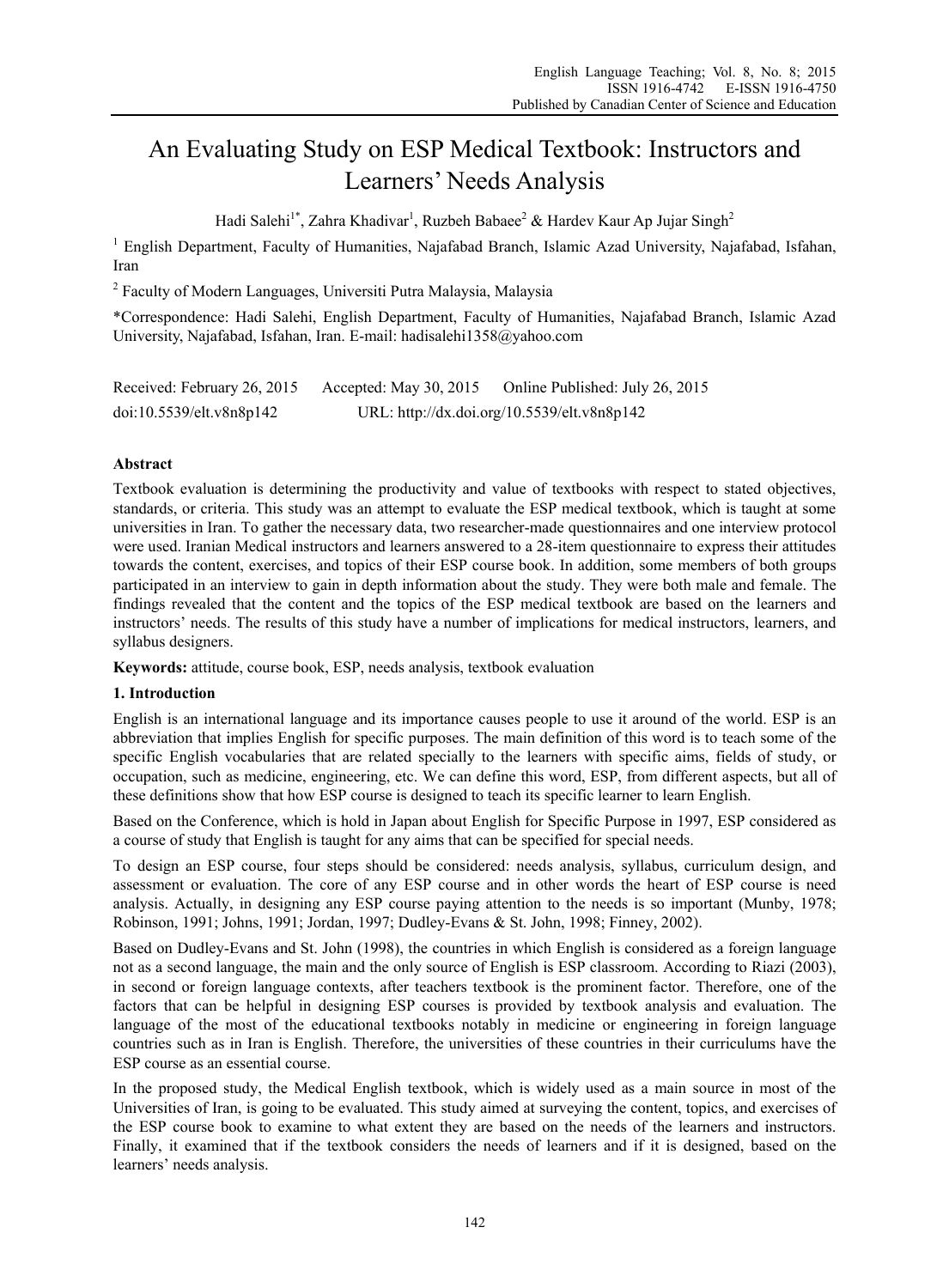# **2. Literature Review**

This part supplies a review of the literature regarding to the objectives of the research. This includes a brief synopsis of the notions of ESP definition, needs analysis, and a brief review of the related studies.

#### *2.1 ESP*

To introduce ESP, Tsao (2008) and Xu (2008) indicated that the need for English for specific purposes (ESP) is fast growing for people to achieve instrumental aims as English goes on to dominate in business, technology, media, education, medicine, and research. ESP has been applied since the early 1960s.

According to Evans and St. John (1998) ESP is one part of a more general notion of instructing language for specific purposes (LSP). Hutchinson and Waters (1987) believe that ESP is mostly an approach rather than a product, so it is not a particular type of language or methodology. ESP deals with a certain group of people in a specific context using specific materials in their specialized field of study.

#### *2.2 Needs Analysis*

Needs analysis is concerned with students' study or occupational needs and to what they would like to achieve from and do with the language. Besides, needs analysis, makes the teacher able to understand the abilities that the learners bring to the class and what they cannot do in English. Needs analysis is related to the activities that are concerned with collecting information that will serve as the basis for designing a curriculum that will meet the needs of a special cohort of students (Iwai et al., 1999).

The role of needs analysis in any ESP course is vital. Needs analysis is the first step in a course design as it prepares validity and relevancy for all the following course design activities (Johns, 1991). "Target situation needs analysis" is "in essence a matter of asking questions about the target situation and the attitudes towards that situation of various participants in the learning process" (Hutchinson & Waters, 1987, p.59).

# *2.3 Related Study*

To have a good ESP course, teachers, course designers and material developers are better to know learners' requirements. As a result, Ghalandari and Talebinejad (2012) assessed, analyzed, and evaluated the medical ESP textbook that are taught in Shiraz Medical College. They investigated the ESP textbook of medical students in Shiraz according to the Hutchinson and Waters (1987) framework. They investigated the compatibility of this book with the learners' requirements. The outcomes of this study indicated that medical ESP textbooks are the right books for the purpose of medical English for Iranian physicians and in harmony with students' requirements and achievements.

Baleghizadeh and Rahimi (2011) indicated that the systematic evaluation of textbooks is not often conducted and students' requirements and opinions concerning the materials developed for them are neglected in Iran. Likewise, Eslami-Rasekh (2010) pointed out that ESP textbooks developed for the students of engineering by the Ministry of Higher Education in Iran is not born out of any systematic needs analysis. In another study done by Amirian and Tavakoli (2009), they assessed and evaluated the elements of ESP textbooks for engineering students. They reported that ESP courses have been useful and successful in making background knowledge on terminology and reading proficiency of that specific field in the minds of future engineers. Finally, in an evaluation on the academic language requirements of computer science engineering students according to English for Specific Academic Purposes (ESAP) programs, Atai (2008) understood that written skills and language elements are of high value to learners. He found that the students had some problems with skills of reading, writing, speaking, and listening.

# **3. Objectives and Significance of the Study**

In foreign language context such as Iran, learners do not have any contact with English language speakers, so the textbooks and ESP courses play the crucial role in this context. As a result, language instructors and designers should pay enough attention to choose a suitable textbook that can meet the needs of the learners. According to Tajalli (1998), inappropriate ESP courses result in the waste of a lot of time, money, and energy, and lead to learners and instructors' frustration.

This study intended to investigate to how extent the content, topics, and exercises of the ESP textbook are based on the instructors and learners' needs. Moreover, Examine that ESP textbook considered the learners' needs and designed based on their needs analysis.

#### *3.1 Research Questions*

More specifically, this study sought to answer the following research questions: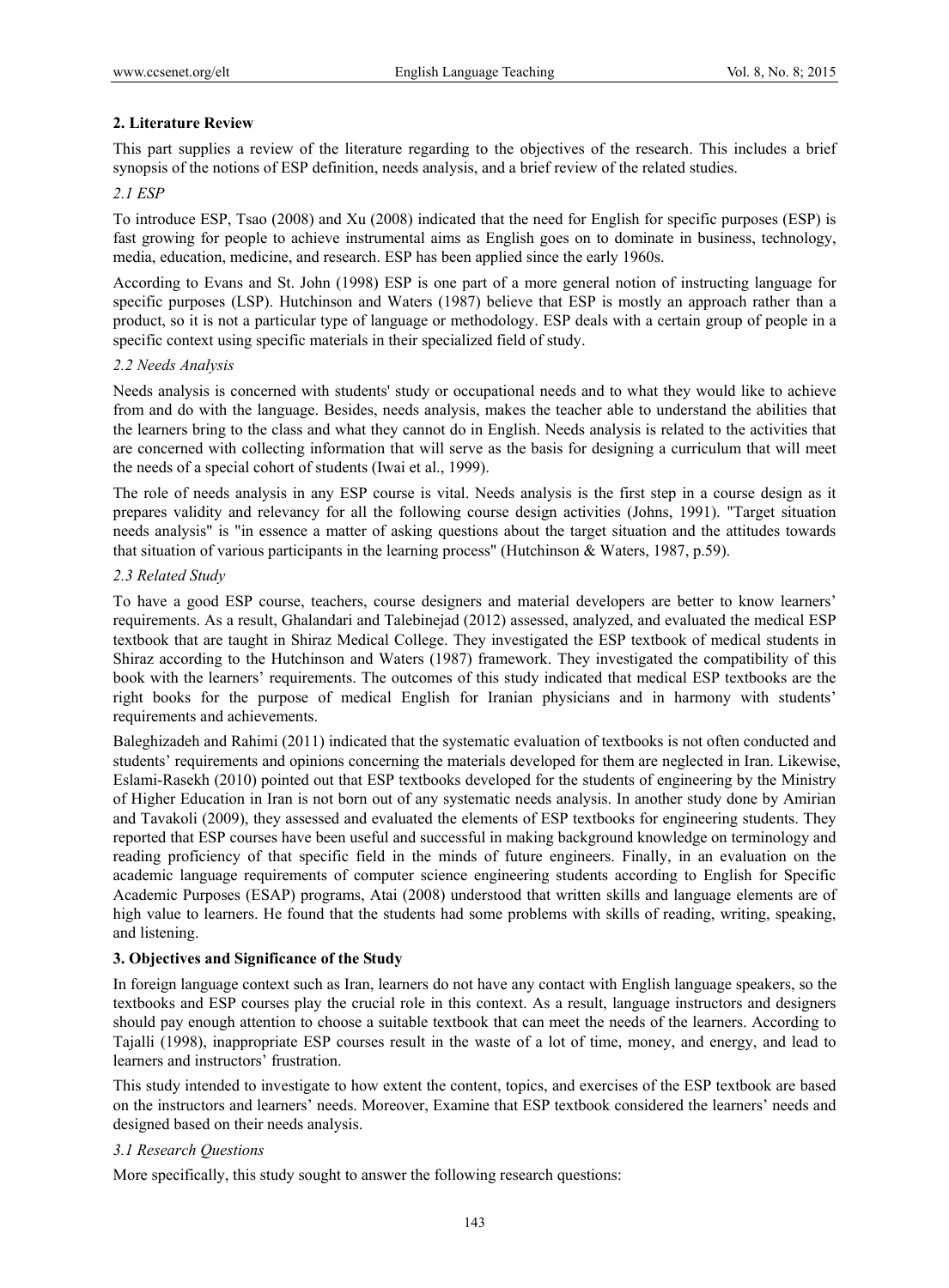1) Is the ESP course book content, topics and exercises based on the Iranians medical instructors and learners' needs?

2) Does the ESP course book consider the needs of the learners and is it based on the needs analysis of the learners?

# **4. Methodology**

#### *4.1 Participants*

To conduct the study, 3 Iranian EFL instructors who were teaching medicine and had MA and PhD degrees in English were selected. In addition, the total number of students participating in this study was 86. They were freshman and sophomore learners of medicine who were selected randomly participating in an ESP course in two universities. Both male and female learners and instructors participated in this study. It was assumed that these groups were aware of the English learning needs of medicine because they were completely familiar with the present status of the ESP course in their field of study and had some knowledge about their lacks and wants towards their ESP course book. Especially instructors with their experiences were familiar with this ESP course book and knew its needs.

A notable point about these 86 students is that all of them were in the age range of 18 to 30. It is worth mentioning that common to all of these participants is the minimum four years of exposure to EFL instruction at high school and pre- university level. In addition, before coming to the university most of the medical learners passed an English course and to some extent, they were familiar with the English language. It was so helpful for them.

# *4.2 Instruments*

For collecting the data of this study, researcher used two instruments. Questionnaires and interviews were used in terms of obtaining qualitative and quantitative data. Questionnaires can be regarded as one of the most useful instrument to obtain data. In addition, for gathering detailed information regarding the concepts in the questionnaires, interviews are useful for triangulating the study.

#### 4.2.1 Questionnaire

The main instrument to collect data in this study was a questionnaire. Two questionnaires, one from instructors, and one from learners collected the qualitative data. These questionnaires adopted from some questionnaires, which are related to this topic and then modified by the researcher. Based on the research topic some questions that related to the research added to the questionnaire by the researcher. Those checklists which were used in designing the questionnaire including checklists of Litz (2005), Littlejohn (1998), Ur (1996), Cunnigsworth (1995), Eskey and Grabe (1988), and Sheldon (1988). Common features of these checklists were selected. These two questionnaires with the reliability index of 0.78, obtained through Alpha Cronbach aimed at eliciting the instructors' and learners attitudes towards the content, topics, and exercises of the ESP textbook.

The first part of the learners and instructors' questionnaire named demographic information. Second part of the their questionnaire, included phrases to obtain some information about the content, exercises, and the topics of the textbook. Finally, some other items were concerned with learners and instructors' general attitudes towards the ESP book. All the items in the second and the last part of the questionnaire were designed on a five-point Likert scale of frequency, in which  $1 =$  strongly agree,  $2 =$  agree,  $3 =$  undecided,  $4 =$  disagree, and  $5 =$  strongly disagree. These sections included 47 items.

#### 4.2.2 Interview

The second tool to gather information of the study was an interview. The purpose of the researcher for doing the interview was to gain an insight to the research questions. Besides, the researcher could make sure that the information she gathered through the questionnaire was correct. It was conducted with two medical instructors and eight medical learners. There were seven questions regarding content and exercises, topics and their attitudes.

# *4.3 Materials*

Medical Terminology is the name of the book this survey aims to evaluate that and consider the attitudes of medical instructors and learners towards this textbook. The book is a specialized book for medical learners in universities of Iran. Barbara Janson Cohen wrote it. Sixth edition of this book has been thought in Islamic Azad University of Najaf Abad and National University of Isfahan, Iran. This book teaches to the learners of medicine field of study in two semesters. Medical terminology: an illustrated Guide is geared to the mid-level medical terminology course, and includes moderate amount of anatomy and physiology.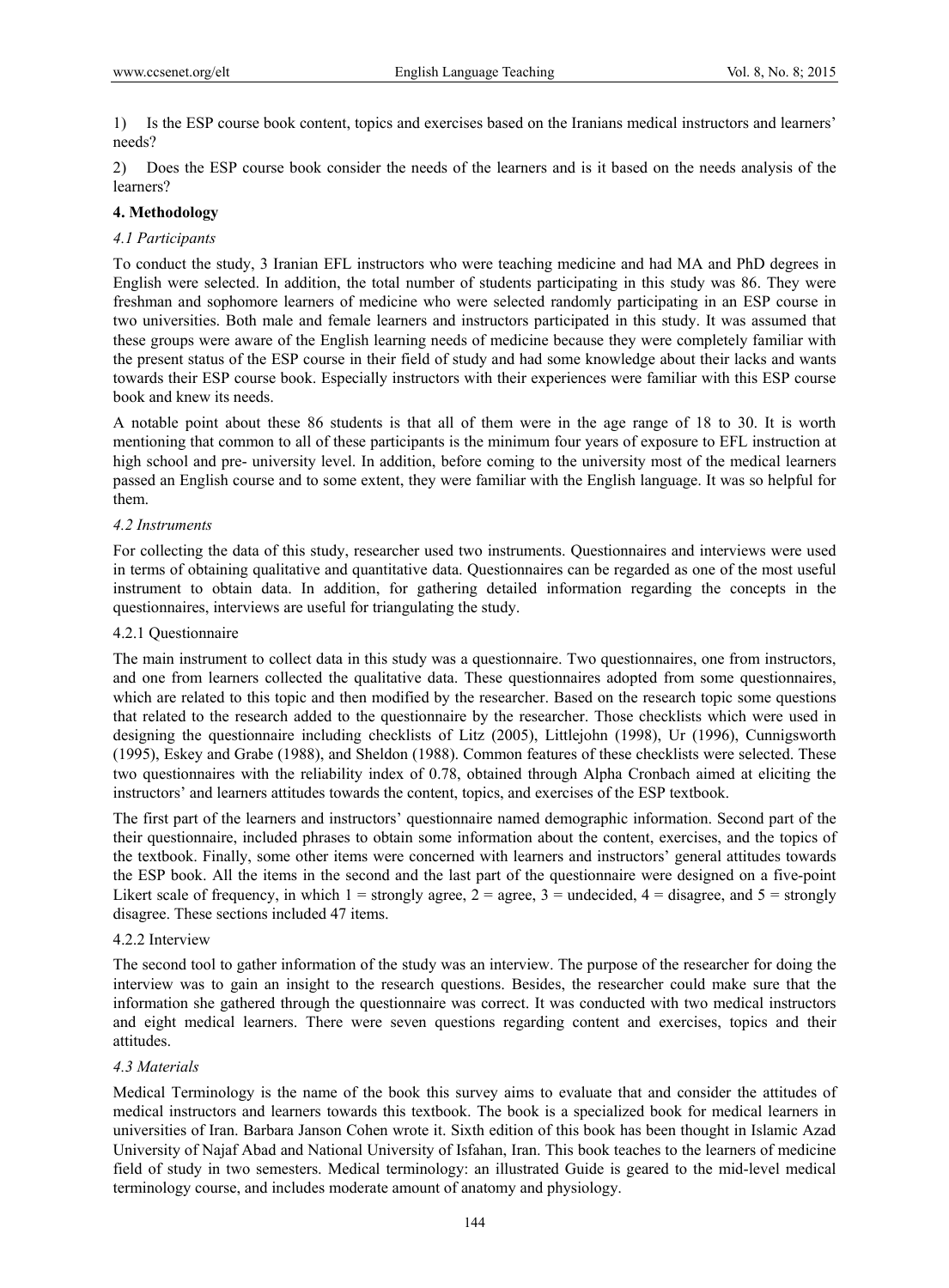# **5. Data Analysis**

After collecting the initial required data for this study through the questionnaires and the interviews, the data were analyzed to find out what the learners' needs were and to how extent this textbook is designed based on their needs. To this end, descriptive statistics determining the frequencies and percentages of the learners and instructors' answers indicating their needs and lacks were conducted.

In order to analyze the results of this study, the Statistical Package for Social Sciences (SPSS) was used. Before statistical analysis, the researcher used Kolmogorov-Smirnov Test to make clear the attitudes of instructors and learners and distribution of variables. One- sample t- test was used to determine the differences between the mean of a quantitative variable with a given number.

First of the general characteristics of these two groups were presented in the following tables (Table1 & Table 2).

| Gender      |        | Frequency | Percent |
|-------------|--------|-----------|---------|
| Instructors | Male   |           | 33.3    |
|             | Female |           | 66.7    |
| Learners    | Male   | 42        | 48.8    |
|             | Female | 44        | 51.2    |

# Table 2. Participants' age

| Age         |           | Frequency      | Percent      |
|-------------|-----------|----------------|--------------|
| Instructors | $17 - 20$ | $\overline{0}$ | $\theta$     |
|             | 20-30     | $\mathbf{1}$   | 33.3         |
|             | $30 - 40$ | 2              | 66.7         |
| Learners    | $17 - 20$ | - 63           | 73.3         |
|             | $20 - 30$ | 23             | 26.7         |
|             | 30-40     | $\overline{0}$ | $\mathbf{0}$ |

As is shown in the table (Table 1 and 2) majority of participants in this study was women. Most of the instructors who were participating in this study were between 30-40 years old and most of the learners were between 17-20 years of old.

In following tables, the instructors and learners' attitudes towards content, topics, and exercises of the ESP course book were presented.

|  | Table 3. Descriptive statistics of instructors' content, exercises, and topics questions |  |  |  |
|--|------------------------------------------------------------------------------------------|--|--|--|
|  |                                                                                          |  |  |  |
|  |                                                                                          |  |  |  |

| Row            | <b>Items</b>                                                                                           |         | Disagree | Undecided | Agree |
|----------------|--------------------------------------------------------------------------------------------------------|---------|----------|-----------|-------|
|                | Non-text content (maps, graphs, pictures) are accurate and Percent 0<br>well integrated into the text. |         |          | 66.7      | 33.3  |
| $\mathcal{D}$  | It indicates efficient use of text and visuals.                                                        | Percent | - 0      | 33.3      | 66.7  |
| 3              | It is durable.                                                                                         | Percent | 33.3     | $\Omega$  | 66.7  |
| $\overline{4}$ | Its size is appropriate.                                                                               | Percent | - 0      | 33.3      | 66.7  |
| 5              | the<br>The .<br>book covers<br>main<br>items<br>grammar<br>course<br>appropriate to students' level.   | Percent | $\theta$ | 33.3      | 66.7  |
| 6              | The activities promote creative, original, and independent Percent 0<br>responses.                     |         |          | 0         | 100   |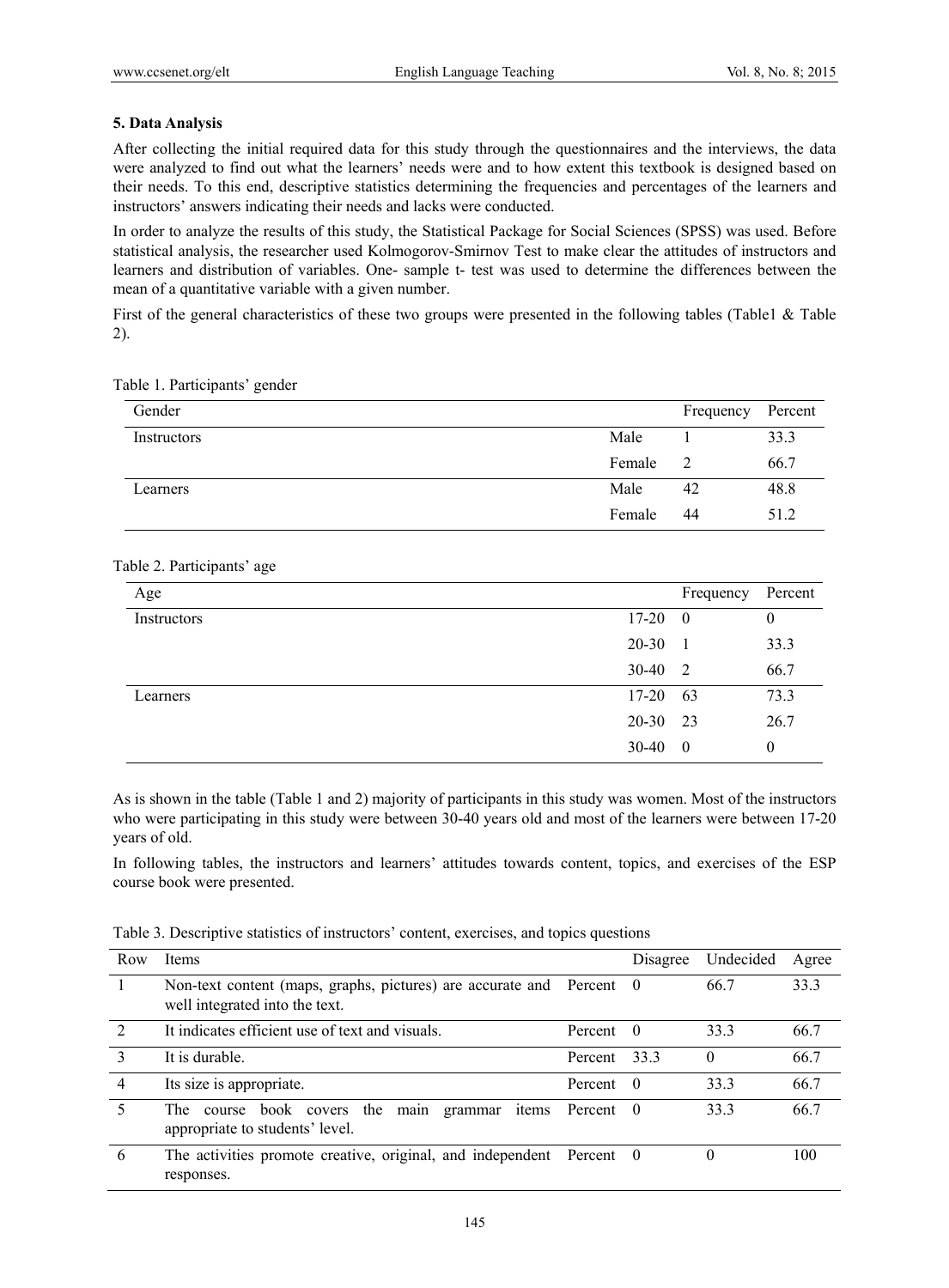| $\overline{7}$ | Activities apply to a diversity of student abilities, interests,<br>and learning styles.                                           | Percent | $\mathbf{0}$ | 33.3             | 66.7 |
|----------------|------------------------------------------------------------------------------------------------------------------------------------|---------|--------------|------------------|------|
| $\,8\,$        | The activities can be exploited fully and can embrace the<br>various methodologies in ELT.                                         | Percent | $\mathbf{0}$ | 33.3             | 66.7 |
| 9              | Activities can work well with methodologies in ELT.                                                                                | Percent | 33.3         | $\mathbf{0}$     | 66.7 |
| 10             | Activities include guiding questions, which encourage the<br>development of higher-level thinking skills.                          | Percent | 33.3         | $\mathbf{0}$     | 66.7 |
| 11             | The content has been graded according to the needs and<br>background knowledge of the students.                                    | Percent | 33.3         | $\boldsymbol{0}$ | 66.7 |
| 12             | The contents are sequenced based on complexity.                                                                                    | Percent | 33.3         | $\boldsymbol{0}$ | 66.7 |
| 13             | The subject and content of the textbook is generally<br>realistic.                                                                 | Percent | 33.3         | 33.3             | 33.3 |
| 14             | The subject and content of the materials is interesting,<br>challenging, and motivating.                                           | Percent | 33.3         | $\mathbf{0}$     | 66.7 |
| 15             | Most of the tasks in the book are interesting.                                                                                     | Percent | 33.3         | 33.3             | 33.3 |
| 16             | Tasks move from simple to complex.                                                                                                 | Percent | 33.3         | $\boldsymbol{0}$ | 66.7 |
| 17             | The exercises are adequate, purposeful, and interesting.                                                                           | Percent | 33.3         | $\boldsymbol{0}$ | 66.7 |
| $18\,$         | The textbook provides a variety of meaningful and<br>mechanical exercises and activities to practice language<br>items and skills. | Percent | 33.3         | 33.3             | 33.3 |
| 19             | The activities incorporate individual, pair, and group work.                                                                       | Percent | 33.3         | 33.3             | 33.3 |
| 20             | The activities encourage sufficient communicative and<br>meaningful practice.                                                      | Percent | 33.3         | $\mathbf{0}$     | 66.7 |
| 21             | There is sufficient variety in the topics of the textbook.                                                                         | Percent | 33.3         | $\mathbf{0}$     | 66.7 |
| 22             | The topics of the course book are adequate in enabling a<br>student to use them in his field of studies.                           | Percent | 33.3         | 33.3             | 33.3 |
| 23             | The topics of the course book are difficult the students to<br>follow.                                                             | Percent | 33.3         | $\boldsymbol{0}$ | 66.7 |
| 24             | The topics allow students to think critically.                                                                                     | Percent | 33.3         | 33.3             | 33.3 |
| 25             | The topics in course book are relevant to a student's Percent 0<br>medical studies.                                                |         |              | $\boldsymbol{0}$ | 100  |
| 26             | The topics help expand students' awareness and enrich their<br>experience.                                                         | Percent | 33.3         | 33.3             | 33.3 |
| 27             | The ordering of material by topics has been arranged in a<br>logical fashion.                                                      | Percent | 33.3         | $\mathbf{0}$     | 66.7 |
| 28             | Content of the course book should be revised to include<br>more relevant topics.                                                   | Percent | 33.3         | $\boldsymbol{0}$ | 66.7 |

It is apparent that instructors believed non-text content was not used accurately in this book. They were agree towards the grammatical points of the textbook, they believed that this part of the textbook was interesting, purposeful, and arranged from easy to complex ones and helped learners to use them in communication. In the direction of the content and subjects of this textbook, they believed that this book was designed based on the learners' needs and complexity from easy to difficult. They were also consent that this textbook content are interesting and challenging but its subjects were not generally realistic. .

All the instructors believed that ESP course book topics were relevant to the medical learners. However, most of them agree that it would better revise the content to become more relevant to the learners. As it is apparent from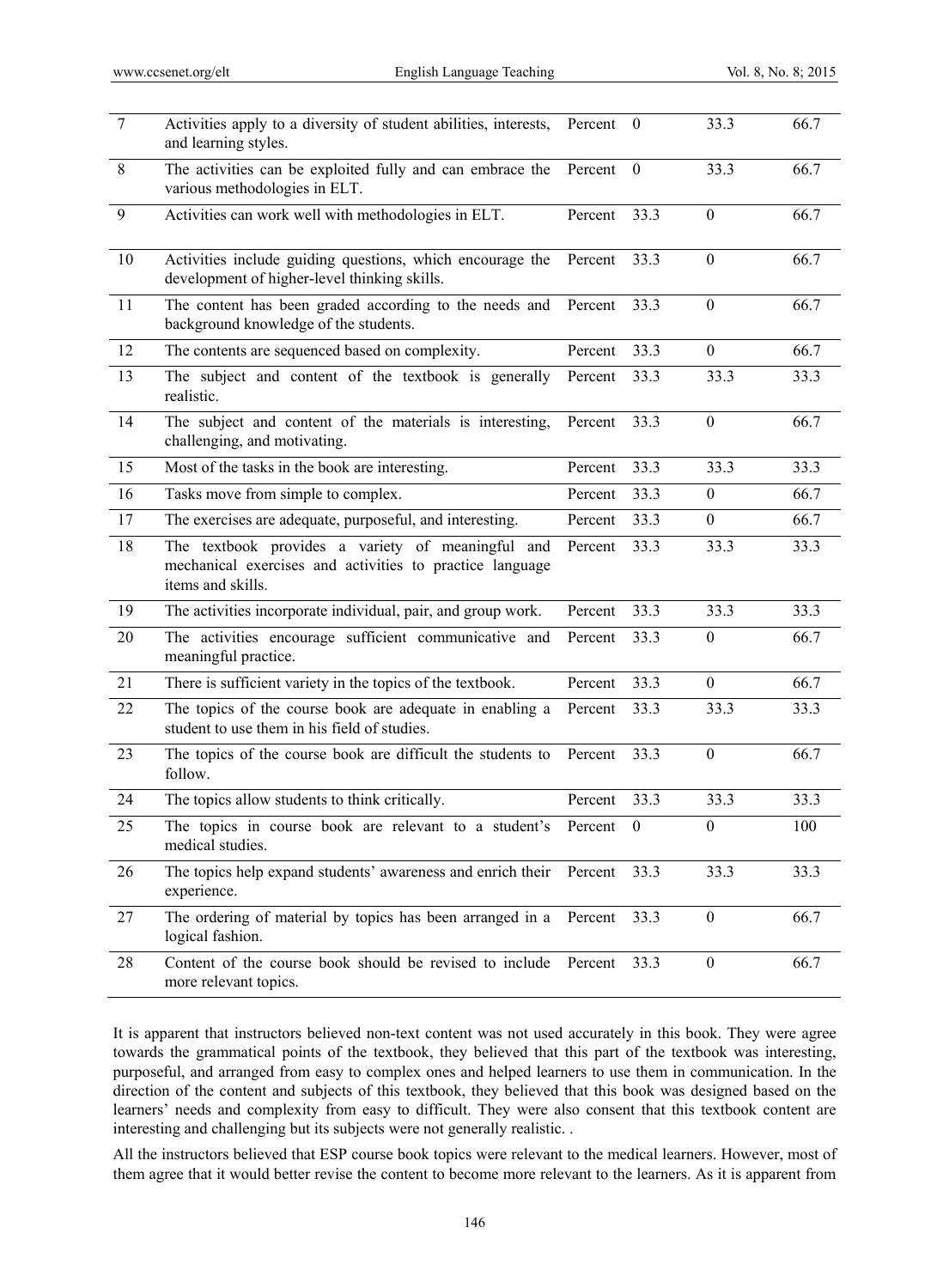the table, most of the instructors agreed on the varieties of the ESP course book topics and the logical arrangement of the materials but believed that the topics were also difficult for learners to understand. It also should be added that instructors believed that the topics of the textbook neither can arouse the critical thinking of the learners nor helped them to expand their awareness.

| Table 4. Descriptive statistics of content, exercises, and topics questions |  |
|-----------------------------------------------------------------------------|--|
|                                                                             |  |

| Row            | Items                                                                                                      |         | Disagree<br>strongly<br>disagree | and | Undecided | Agree<br>strongly<br>agree | and |
|----------------|------------------------------------------------------------------------------------------------------------|---------|----------------------------------|-----|-----------|----------------------------|-----|
| 1              | The subject and content of the textbook is<br>relevant to learner needs as an English<br>language learner. | Percent | 24.4                             |     | 14        | 61.17                      |     |
| $\overline{2}$ | The subject and content of the textbook is<br>generally realistic                                          | Percent | 32.6                             |     | 12.8      | 54.6                       |     |
| $\overline{3}$ | The subject and content of the materials is<br>interesting, challenging and motivating.                    | Percent | 45.3                             |     | 18.6      | 36.1                       |     |
| $\overline{4}$ | It is compatible to your background<br>knowledge and level.                                                | Percent | 26.8                             |     | 22.1      | 51.2                       |     |
| 5              | It is compatible to the socio-economic<br>context.                                                         | Percent | 24.4                             |     | 26.7      | 48.8                       |     |
| 6              | It is culturally accessible for you.                                                                       | Percent | 13.9                             |     | 20.9      | 65.1                       |     |
| $\overline{7}$ | It is compatible to your needs                                                                             | Percent | 39.6                             |     | 15.1      | 44.9                       |     |
| $8\,$          | The content meet your' felt needs for<br>learning English or can it be adapted for this<br>purpose.        | Percent | 38.4                             |     | 16.3      | 45.3                       |     |
| 9              | The language used in the textbook is<br>authentic - i.e. like real-life English.                           | Percent | 41.9                             |     | 14        | 44.2                       |     |
| 10             | The language used is at the right level for<br>my current English ability.                                 | Percent | 33.7                             |     | 22.1      | 44.1                       |     |
| 11             | The language functions exemplify English<br>that learner will be likely to use in the<br>future.           | Percent | 29                               |     | 17.4      | 53.5                       |     |
| 12             | The grammar points were presented with<br>brief and easy examples and explanations.                        | Percent | 43.1                             |     | 22.1      | 34.9                       |     |
| 13             | The grammar points and vocabulary items<br>are introduced in motivating and realistic<br>contexts.         | Percent | 37.2                             |     | 19.8      | 43                         |     |
| 14             | The course book covers the main grammar<br>items appropriate to students' level.                           | Percent | 45.4                             |     | 16.3      | 38.4                       |     |
| 15             | The activities promote creative, original, and<br>independent responses.                                   | Percent | 40.7                             |     | 24.4      | 34.8                       |     |
| 16             | The contents are sequenced based on<br>complexity.                                                         | Percent | 32.5                             |     | 25.6      | 41.9                       |     |
| 17             | The materials increase the motivation and<br>the confidence of the learners.                               | Percent | 42.6                             |     | 23.3      | 34.9                       |     |
| 18             | Task objectives are achievable.                                                                            | Percent | 31.4                             |     | 23.3      | 45.3                       |     |
| 19             | Activities include guiding questions which<br>encourage the development of higher-level                    | Percent | 41.8                             |     | 24.4      | 33.7                       |     |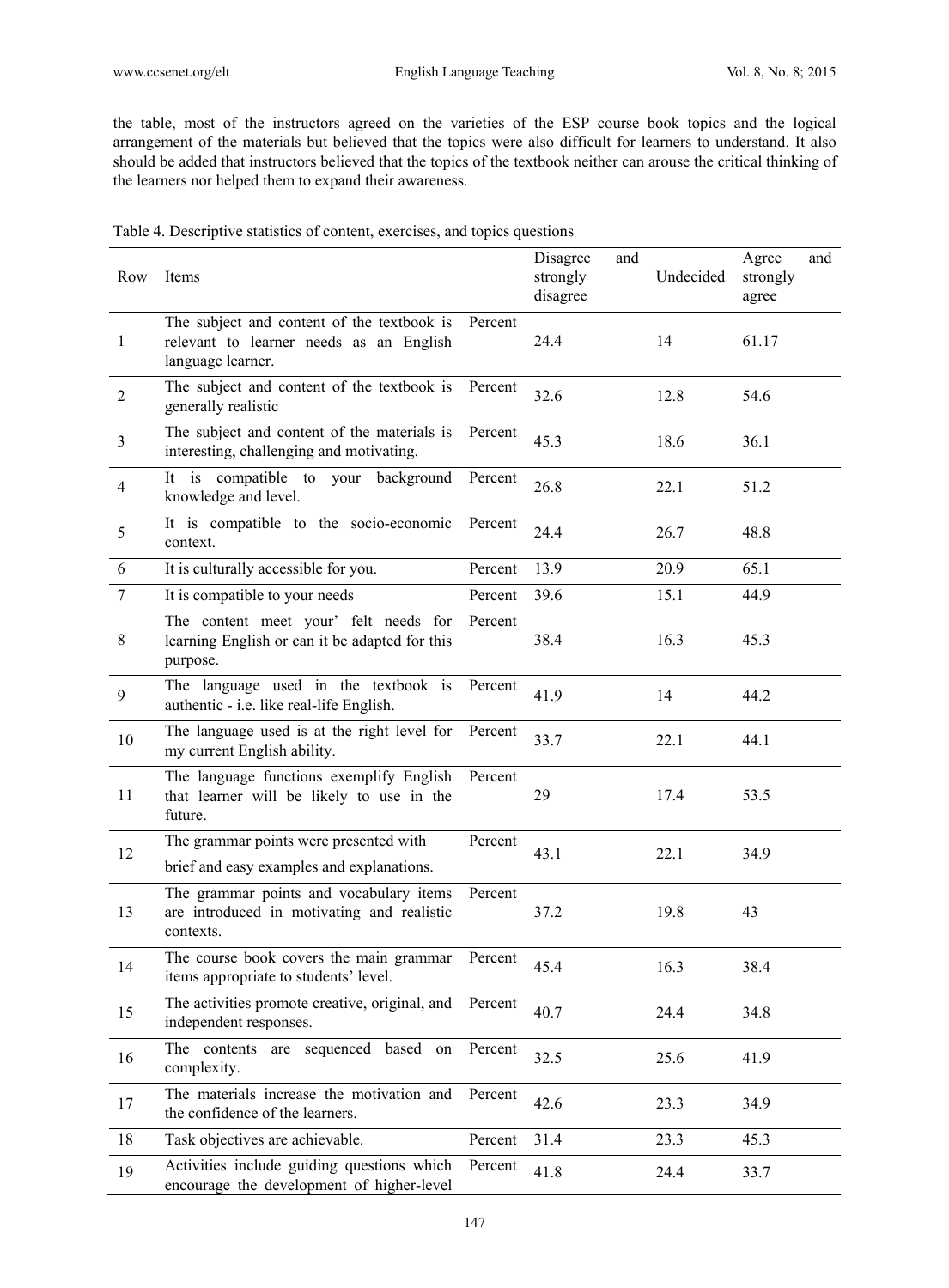|    | thinking skills                                                                                            |         |      |      |      |
|----|------------------------------------------------------------------------------------------------------------|---------|------|------|------|
| 20 | Information and directions<br>clearly<br>are<br>written and explained                                      | Percent | 33.8 | 26.7 | 39.5 |
| 21 | Activities apply to a diversity of student<br>abilities, interests and learning styles                     | Percent | 40.7 | 16.3 | 43   |
| 22 | It covers a variety of topics from different<br>fields                                                     | Percent | 29.1 | 15.1 | 55.8 |
| 23 | There is sufficient variety in the topics of the<br>textbook                                               | Percent | 20.9 | 25.6 | 53.5 |
| 24 | The topics of the course book are adequate<br>in enabling a student to use them in his field<br>of studies | Percent | 39.5 | 18.6 | 41.9 |
| 25 | The topics of the course book are difficult<br>for the students to follow                                  | Percent | 14   | 36   | 50   |
| 26 | The topics in course book are relevant to a<br>student's medicine studies                                  | Percent | 22.1 | 31.4 | 46.5 |
| 27 | The ordering of material by topics has been<br>arranged in a logical fashion                               | Percent | 37.2 | 17.4 | 45.3 |
| 28 | Content of the course book should be<br>revised to include more relevant topics                            | Percent | 31.4 | 30.2 | 38.4 |

It is apparent from above table learners had agreement towards the general content of the ESP textbook and the material used in the course book to help understanding the content. The majority of respondents felt that the exercises and the grammar points of their textbook were not understandable concerning their needs or their level.

It is clear from the table most of the learners had agreement on the topics of their ESP course book, variety of its topics, and its relevance to their needs. In addition, this point can be added that most of them believed that its topics are difficult for them but this topics can enhanced their knowledge and experience.

Table 5. Kolmogorov-Smirnov test

| Kolmogorov-Smirnov Test         |                |             |          |
|---------------------------------|----------------|-------------|----------|
|                                 |                | Instructors | Learners |
| N                               |                | 3           | 86       |
| Normal Parametersa,b            | Mean           | 2.6364      | 3.1135   |
|                                 | Std. Deviation | 34284       | .96 331  |
| Kolmogorov-Smirnov Z            |                | .368        | .802     |
| Asymp. Sig. (2-tailed)          |                | .999        | .541     |
| a. Test distribution is Normal. |                |             |          |
| b. Calculated from data.        |                |             |          |

As is clear from the data presented in Table 3 the results of the test for the instructors attitude is 0.368 with p-value equivalent 0.999 and for learners is 0.802 with p-value equivalent 0.541. In accordance with the expressed P-value, data follow the normal distribution.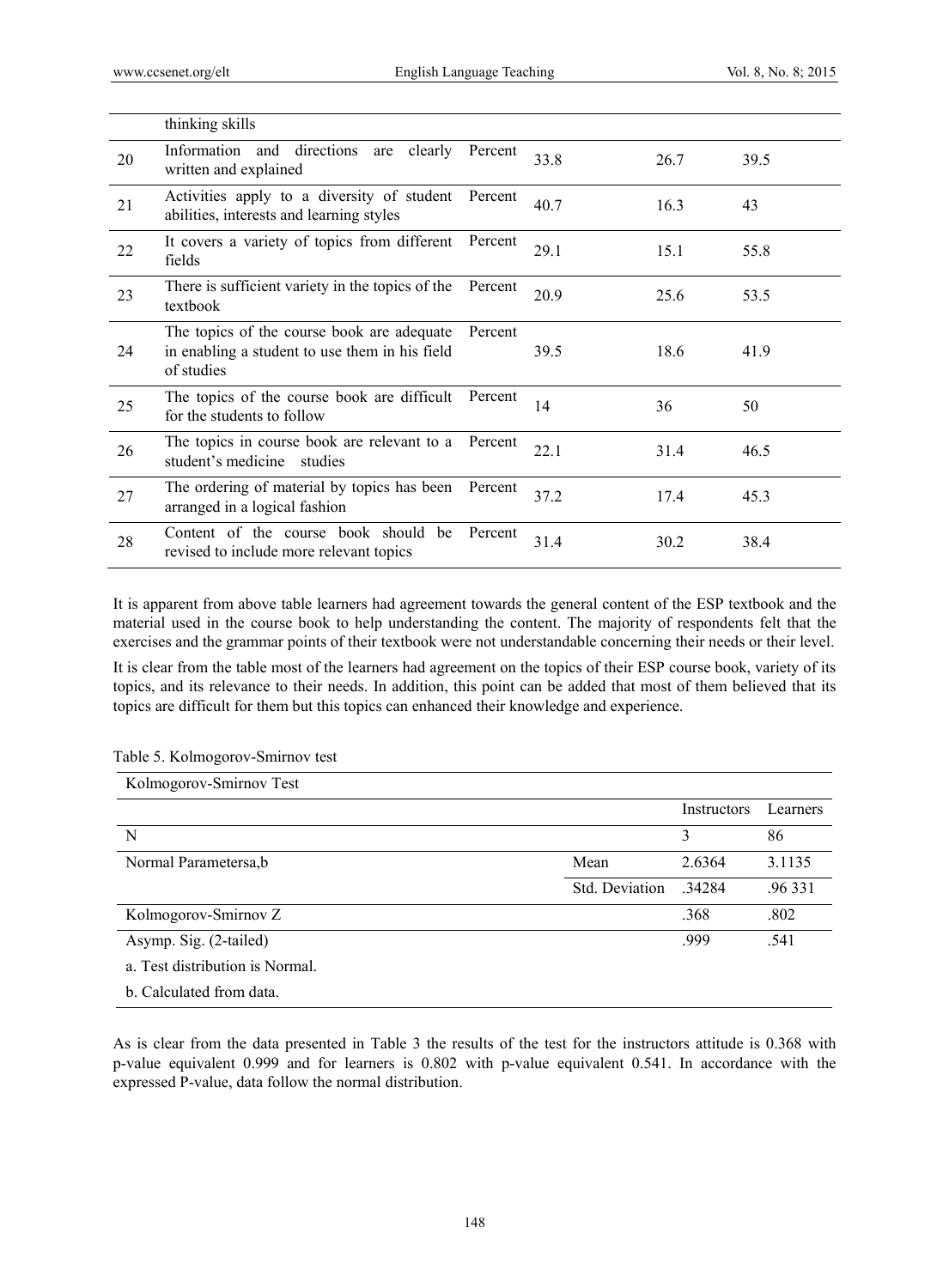Table 6. Mean group statistics

| Group |                            | N Mean Std. DeviationStd. Error Mean |  |
|-------|----------------------------|--------------------------------------|--|
|       | Learners 863.1135.96 331   | .10388                               |  |
|       | Instructors2 2.6364.34 284 | .24 242                              |  |

The results of the Table 6 present that the learners' attitudes mean score and equality of variance toward the content of their textbook respectively are 3.1135 and 0.96331 and about instructors, they are 2.6364 and 0.34284.

Table 7. One-Sample statistics

| Participants |    | NumberMean Std. DeviationStd. Error Mean |         |
|--------------|----|------------------------------------------|---------|
| Instructor   |    | 2.6190.32.991                            | 19 048  |
| Learner      | 86 | 2.8750.54.537                            | .05 881 |

According to the instructors and learners' answers to the content and exercises part of the questionnaires, which were designed based on Likert scales from strongly disagree to strongly agree, it can be concluded that the mean scores of the instructors and learners' attitude is equal to 3, so it can effect on the content of their ESP course book.

The first part of the interview question related to the needs analysis. There are two questions concerning needs analysis in the interview protocol. First question was asked to obtain their opinion about the situation learners have to use English in future and the second one is related to instructors and learners' expectation from this course of study. Instructors believed that "Learners need to learn English language to be able to use it in future of their educations, workplace, conference, workshops, and scientific congresses". Learners were also had that same idea as the instructors and stated that" In international and Scientifics conferences and lectures, occupational field, in future of their education and in their field of study".

Towards the second question instructors averred, "We just expect them to learn vocabulary in text and memorizing them and also fluency in reading, knowing very large extent of vocabulary and medical terminology". Learners believed that this course of study should help them to get familiar with the vocabulary related to their field of study, Words and medical terminology, and those vocabularies, which are needed for medical terminology, Suffixes, prefixes, and acronyms.

Regarding to the content and exercises in these interviews, the interviewer asked just one question from the interviewees. This question investigated about the relevance of the content and exercises of the ESP course book to the needs of the learners. In respond to this question instructors stated that" This book has very brief and simple text and students get familiar with special technical terms related to their field of study. The content of this textbook is good and relevant to the needs of the medical learners additionally because this book has some exercise for reviewing vocabulary of each lesson it is helpful for memorizing them". Learners have the same idea and added that "we ourselves must study some original resources to gain more knowledge, because this book cannot be enough for our future and claimed that the content of the ESP textbook is relevant to the needs but about exercises is not true".

One of the interview questions concerned with the topics of the ESP textbook. This question was asked to make clear to how extent the topics of the ESP text relevant to the needs of the learners. Instructors regarding this question argued that," Topics of this textbook completely related to the diseases and vocabularies, which are needed for the future of the learners. However, this textbook is not enough for the learners lonely. In addition, the asserted In Isfahan University the other textbook is taught to the learners that are very more challenging. Medical terminology has very simple and easy and brief texts that are not challenging and do not force the learners to think about them very much". Learners have positive attitude towards this part of the ESP course book.

# **6. Results and Discussion**

To sum up the results of this study, this study made an effort to seek answers to two questions. The questions will be restated and the answers, based on the findings of the study, will be provided below.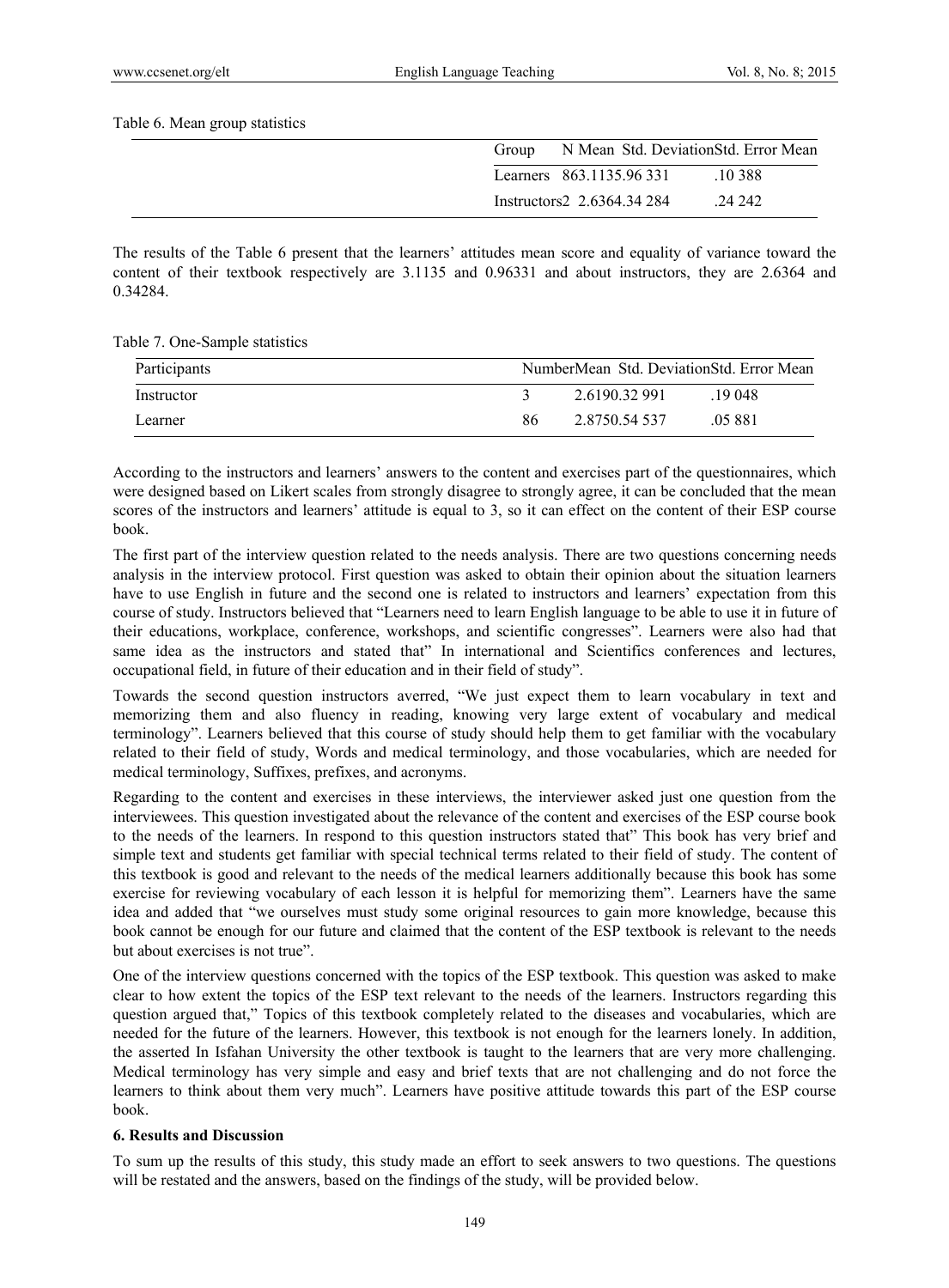6.1 Is the ESP course book content, topics and exercises based on the Iranians medical instructors and learners' needs?

According to the questionnaires, the learners agreed upon the general content and the curriculum and syllabuses of the textbook and the fact that this textbook was designed based on their linguistics needs. However, there were disagreements upon the language skills. It did not pay enough attention to the four language skills. Generally, the reading parts of the textbook are enough and based on the learners' level but they are not interesting and cannot encourage them to read for comprehension. The book is somehow not motivating and the exercises and the grammar points are hard to understand. Although the topics of the textbook are difficult for them, learners agreed on its variety, and its relevance to their needs. The topics can also enhance their knowledge and experience. Learners also agreed on the effectiveness of the teaching methodology of the ESP textbook.

As for the instructors and based on the questionnaires' results, they agreed that the grammar points of the textbook were appropriate, interesting, purposeful, and arranged from easy to complex and helped learners use them in communication. However, the materials were not interesting and up to date. Although they followed the teaching syllabus, they had to prepare more materials for the learners, revise existing materials, use new methods of teaching, and prepare more exercises. They also asserted that the non-text content was not used accurately, materials were not interesting and up to date, and the topics were not generally realistic and were difficult to understand. However, they agreed on the verities of the ESP course book topics and the logical arranging of the materials. Instructors believed that the textbook can work well based with the ELT methodology. According to the instructors, the load of the ESP textbook was at an appropriate level and they were contextualized and also the reading texts of the textbook were suitable for learners' level.

According to the interviews, the content of the ESP course book was based on the learners and instructors' needs, both groups of the participants exposed that the content of the textbook centered on their needs.

6.2 Does the ESP course book consider the needs of the learners and is it based on the needs analysis of the learners?

According to both questionnaires and interviews, the ESP course book is designed based on the needs analysis of the learners. The respondents were agree upon this but cited that it was better for this book to be up to date and also some other resources ought to be introduced to the learners because some of them believed that this book was not enough for their future use.

#### **7. Conclusion and Implication**

In sum, the results of the resent study offered that the content, topics, and exercises of the ESP course book were mostly based on the learners and instructors' needs. Moreover, the results disclosed that the ESP course book was designed based on the needs analysis of the learners. This study has implications for medical instructors, medical learners, and syllabus designers, as it states below.

Learners and instructors' attitudes towards second and foreign language learning and teaching play a crucial role in the success of any language course. By knowing learners and instructors' attitudes towards the content of the textbooks, book editors and syllabus designers have a better understanding of what must be and not be included in the textbook and the next editions of the book will be mostly based on instructors and learners' needs and requirements. Similarly, conducting needs analysis helps book writers to improve their works and also develop and write the materials that are according to the learners' needs. Instructors can also be aware of the needs of the learners and pay enough attention to their requirements. It is also of interest to include more exercises about other language skills except for reading skills. Medical students need to get familiar with the requirements of their future job in real life situations to have professional progress.

# **References**

- Amirian, Z., & Tavakoli, M. (2009). *Reassessing ESP courses offered to engineering studies in Iran, English for Specific Purposes World, 8*(23), 1-13.
- Atai, M. R. (2008). *Revisiting the status of CALL and ESAP in Iran: Potentials and obstacles*. Paper presented at XVII Symposium on languages for specific purposes: Methods and aims, University of Aarhus, Denmark.
- Baleghizadeh, S., & Rahimi, A. H. (2011). Evaluation of an ESP textbook for the students of sociology*. Journal of Language Teaching and Research, 2*(5), 1009-1014. http://dx.doi.org/10.4304/jltr.2.5.1009-1014
- Chang, J. (2006). Globalization and English in Chinese higher education. *World Englishes, 25*, 513-525. http://dx.doi.org/10.1111/j.1467-971X.2006.00484.x